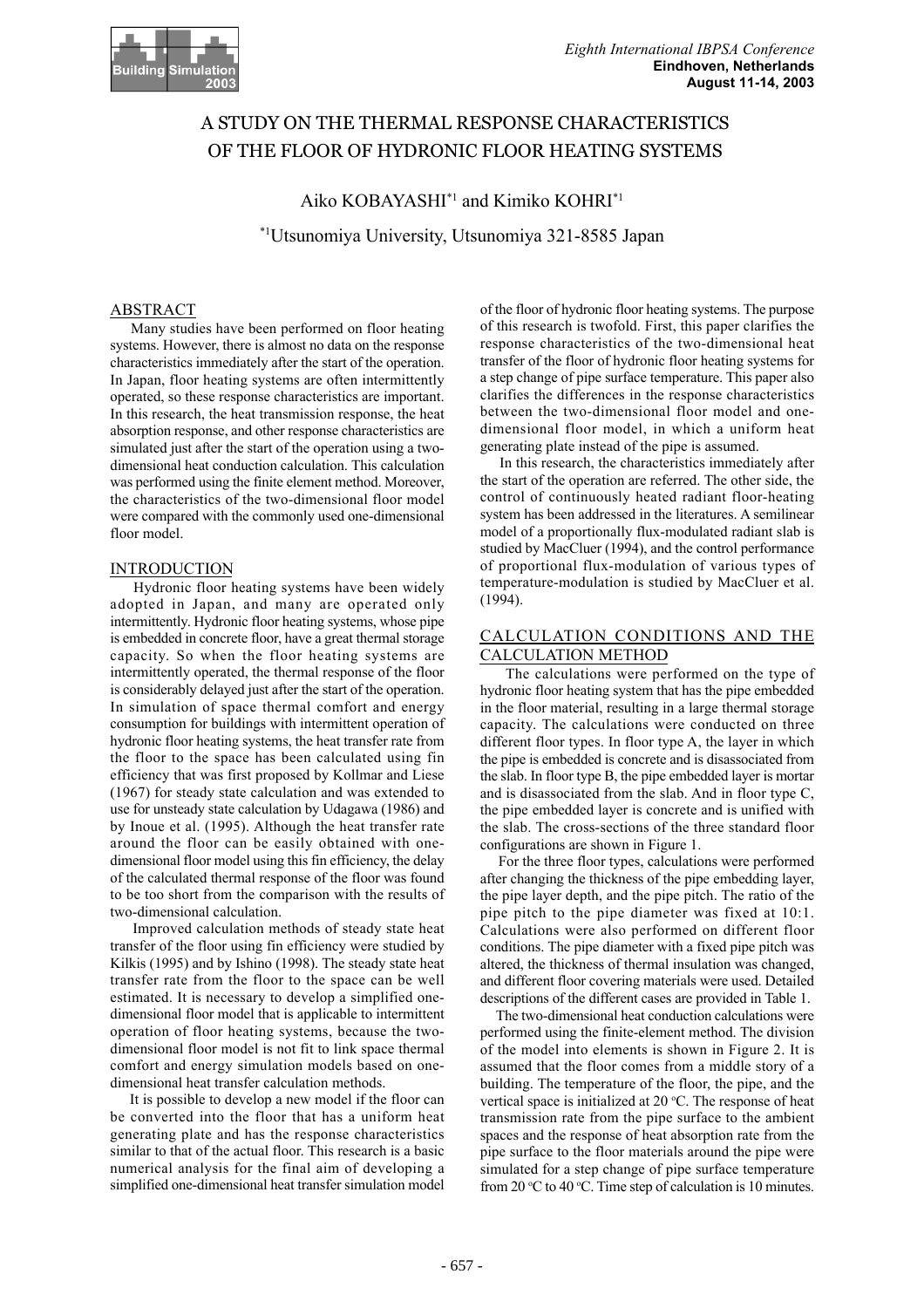## THE HEAT TRANSMISSION AND ABSORPTION RESPONSE CHARACTERISTICS

 First, the response characteristics for the twodimensional heat transmission and absorption were analyzed. Below, the total heat transmission to both the upper and lower floor surfaces and the heat absorption by the floor from the pipe surfaces are discussed. The amount of heat stated is the value per unit area. The cumulative difference between the heat transmission rate and heat absorption rate is the thermal storage rate of the floor. Standard Floor Conditions

 Figure 3 shows the heat transmission and absorption responses under the standard floor conditions. The heat transmission response is similar for all three floor types. In addition, the heat absorption response is almost the same for floor types A and B, showing that the effect of the different pipe embedded layer materials is relatively insignificant. The heat absorption response of floor type C, on the other hand, shows a large delay.

## Effect of the Pipe Embedding Layer Thickness

 The effect of the pipe embedding layer thickness is shown in Figure 4(a). The heat transmission response is only slightly affected, but the heat absorption response experienced a large effect. The thicker the embedding layer, the longer it takes to reach a steady state.

# Effect of the Pipe Pitch

The effect of the pipe pitch is shown in Figure 4(b). The effect on both the heat transmission and the heat absorption responses is large, especially in the first two hours of the heat absorption response. The narrower the pipe pitch, the larger the heat transmission and absorption rate.

#### Effect of the Pipe Diameter

 The effect of the pipe diameter is shown in Figure 4(c). When the pipe pitch is fixed, the larger the pipe diameter, the larger the heat transmission and absorption rate. However, the effect of the pipe diameter is not as significant as that of the pipe pitch.

## Effect of the Pipe Embedded Depth

 The effect of the pipe embedded depth is shown in Figure 4(d). When compared to the other factors, the effect of the pipe embedded depth on the heat transmission and heat absorption responses is very large. The deeper the pipe embedded depth, the smaller the heat transmission and absorption rate.

### Effect of the Thermal Insulation Thickness

 The effect of the thermal insulation thickness is shown in Figure 4(e). As can be seen in the figure, the effect of the thermal insulation thickness is not substantial. In general, the thinner the layer of thermal insulation, the larger the heat transmission and absorption rate. However, except for the 0-mm case, there is almost no difference in the responses. Also, the responses of floor types A and B differ from that of floor type C. For floor types A and B, a difference appears in the heat absorption response for the 0-mm case, although a difference doesn't appear in the



Figure 1. Cross sections of standard floor conditions by convection and radiation : upper floor surface  $10.5W/m^2$ lower floor surface 6.4W/m<sup>2</sup>



| Table 1. The calculated Hool conditions |                            |                  |                                                                    |                              |                                                                                                             |                                            |          |                   |                                                                   |                                                 |
|-----------------------------------------|----------------------------|------------------|--------------------------------------------------------------------|------------------------------|-------------------------------------------------------------------------------------------------------------|--------------------------------------------|----------|-------------------|-------------------------------------------------------------------|-------------------------------------------------|
|                                         | floor pipe embedding layer |                  | pipe embedded                                                      | pipe pitch                   |                                                                                                             |                                            |          |                   |                                                                   |                                                 |
| type                                    | kind                       | thickness        | depth                                                              | (diameter)                   | are standard conditions<br>The floor conditions with a $*$<br>are also calculated for the case shown below. |                                            |          |                   |                                                                   |                                                 |
| A                                       | concrete                   | 50 <sub>mm</sub> | $(d=25mm)$                                                         |                              |                                                                                                             |                                            |          |                   |                                                                   |                                                 |
|                                         |                            | $100$ mm         | upper $(d=25$ mm $)*$                                              | (10mm)                       |                                                                                                             |                                            |          |                   |                                                                   |                                                 |
|                                         |                            |                  | $middle(d=50mm)$ 100mm                                             |                              |                                                                                                             |                                            |          |                   |                                                                   |                                                 |
|                                         |                            |                  | $lower(d=75mm)$                                                    |                              | floor covering material                                                                                     |                                            |          |                   |                                                                   |                                                 |
| B                                       | mortar                     | 50 <sub>mm</sub> | $(d=25mm)$                                                         | 150mm                        | pipe<br>diameter<br>[mm]                                                                                    | thermal<br>insulation<br>thickness<br>[mm] |          |                   |                                                                   | coefficient of                                  |
|                                         |                            | $100$ mm         | upper $(d=25$ mm $)*$<br>$midde(d=50mm) 200mm*$<br>$lower(d=75mm)$ | (15mm)<br>(20mm)             |                                                                                                             |                                            | kind     | thickness<br>[mm] | specific<br>heat<br>$\left[\mathrm{kJ/m}^3\cdot\mathrm{K}\right]$ | heat transfer<br>by convention<br>and radiation |
|                                         |                            | $75$ mm          | $(d=50mm)$                                                         | $250$ mm<br>(25mm)<br>(30mm) |                                                                                                             |                                            |          |                   |                                                                   | [W/m∙K]                                         |
|                                         |                            | 125mm            | $upper(d=50mm)*$                                                   |                              | 10                                                                                                          | $\theta$                                   | linoleum | 3                 | 1500                                                              | 0.190                                           |
|                                         |                            |                  | $middle(d=75mm)$ 300mm                                             |                              |                                                                                                             | 10<br>25<br>50<br>100                      | carpet   | 6                 | 320                                                               | 0.080                                           |
|                                         |                            |                  | $lower(d=100mm)$                                                   |                              | 20                                                                                                          |                                            | flooring | 20                | 720                                                               | 0.190                                           |
| C                                       | concrete                   | $150$ mm         |                                                                    |                              | 30                                                                                                          |                                            | tatami   | 40                | 290                                                               | 0.150                                           |
|                                         |                            |                  | upper $(d=25$ mm $)*$                                              |                              |                                                                                                             |                                            | cork     |                   | 250                                                               | 0.059                                           |
|                                         |                            |                  | $middle(d=75mm)$                                                   |                              |                                                                                                             |                                            | tile     | 13                | 2000                                                              | 1.300                                           |
|                                         |                            |                  | $lower(d=125mm)$                                                   |                              |                                                                                                             |                                            |          |                   |                                                                   |                                                 |

# Table 1. The calculated floor conditions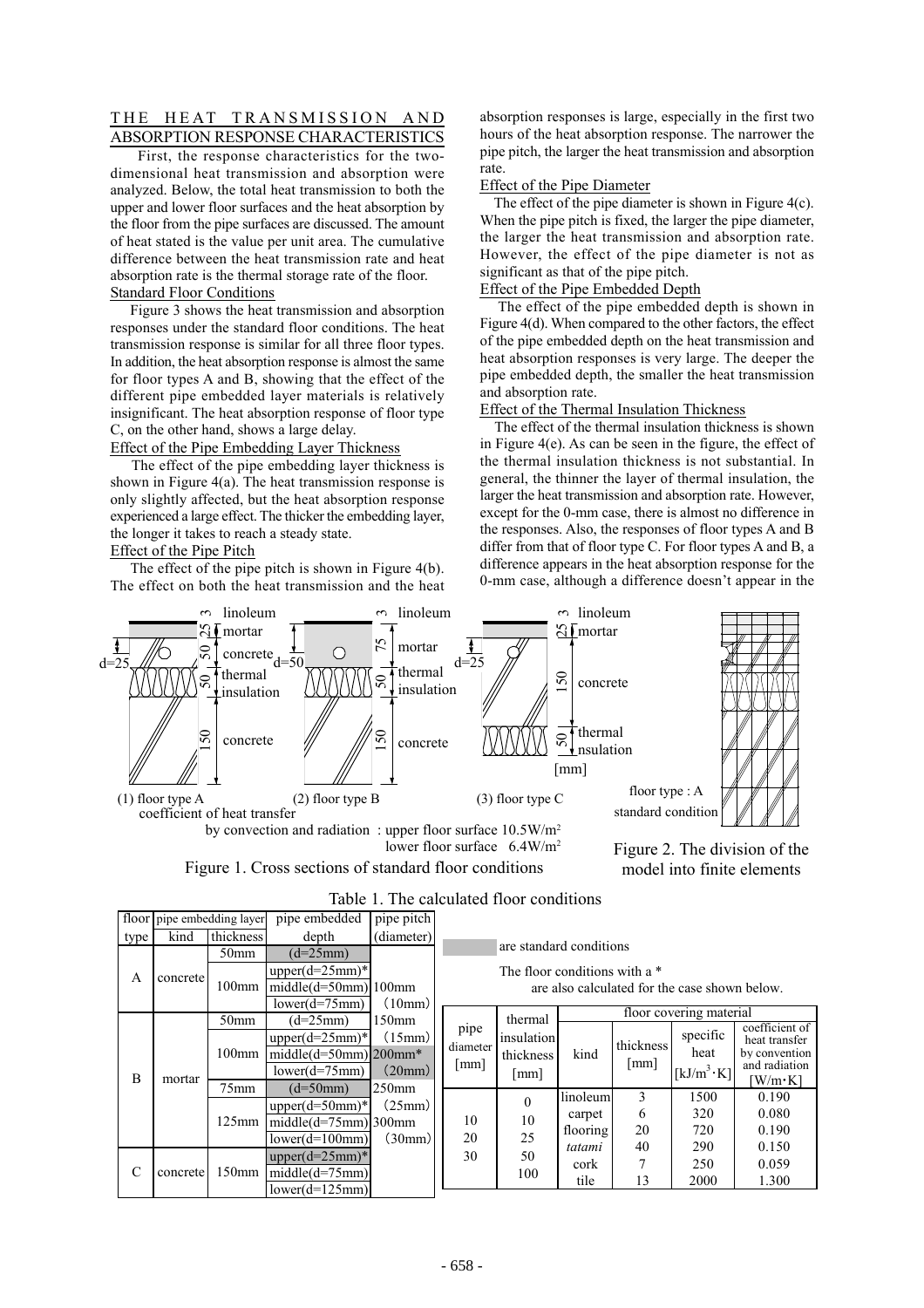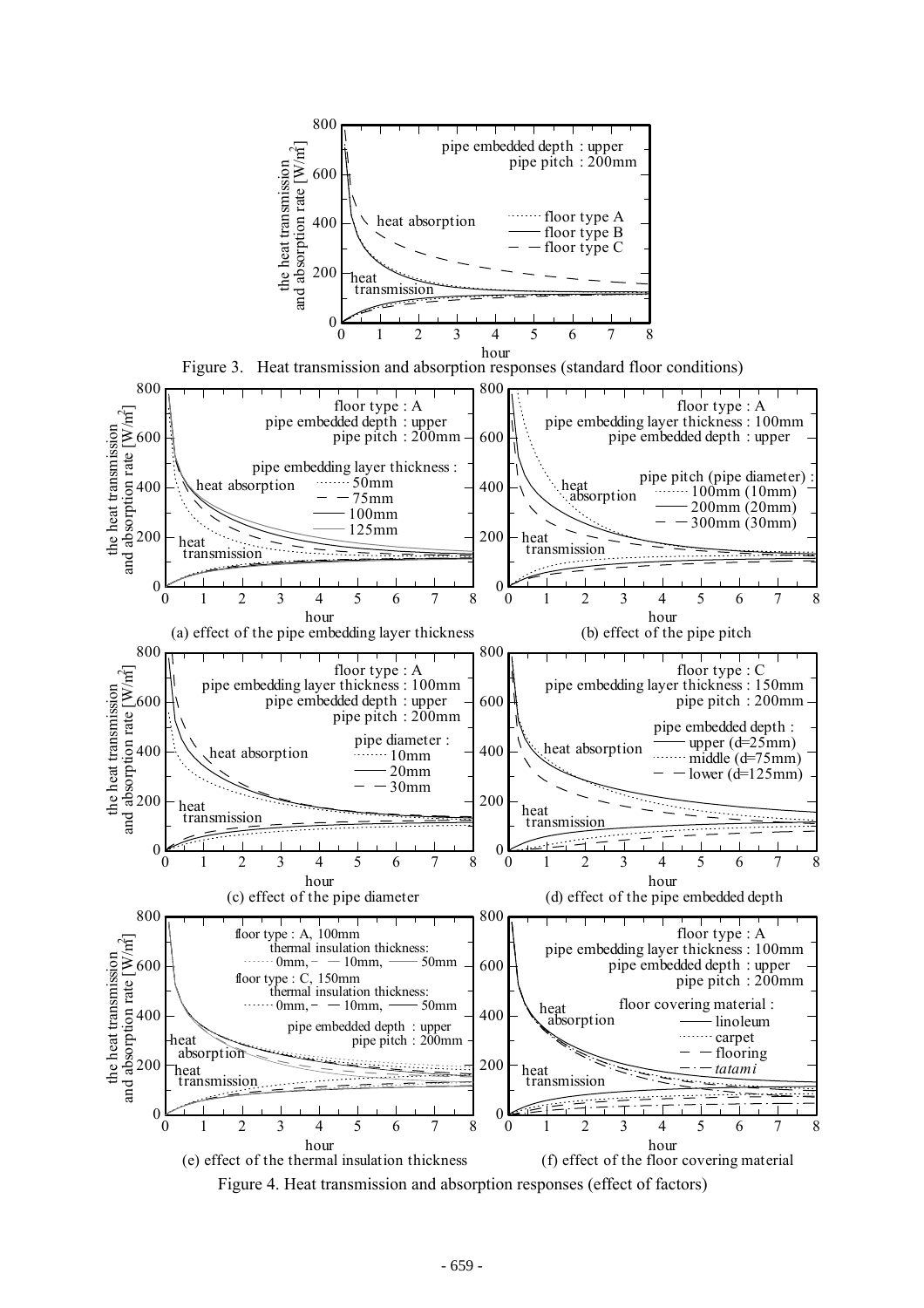heat transmission response. For floor type C, though, a difference doesn't appear in the heat absorption response for the 0-mm case, but a difference does appear in the heat transmission response.

Effect of the Floor Covering Material

 The effect of the floor covering material is shown in Figure 4(f). Immediately after a step change in temperature, the heat absorption response is barely affected by the material. However, as time passes, the effect of the floor covering on the heat absorption and transmission rate becomes very large. It was found that floor covering materials with higher heat insulation performances result in smaller the values of heat transmission and absorption.

### THE HEAT TRANSMISSION RATIO RESPONSE CHARACTERISTICS

 The heat transmission ratio is defined as the ratio of the total heat absorption rate to the total heat transmission rate over time. When this ratio is large, the heat transmission rate is said to be high, and when this ratio is small, the thermal storage rate is said to be high.

# Standard Floor Conditions

 Figure 5 shows the heat transmission ratio under the standard floor conditions. Floor types A and B exhibit almost the same heat transmission ratios, but the heat transmission performance of the mortar layer proves to be somewhat better than that of the concrete layer. When compared with floor types A and B, though, floor type C exhibits considerably larger the thermal storage rate, resulting in a low heat transmission ratio.

### Effect of the Pipe Embedding Layer Thickness

 The effect of the pipe embedding layer thickness is shown in Figure 6(a). The effect of the layer thickness is large. When the layer is thin, the heat transmission ratio is large, but when the layer is thick, the heat transmission ratio is small and the thermal storage rate is large.

# Effect of the Pipe Pitch

 The effect of the pipe pitch is shown in Figure 6(b). As can be seen in this figure, the pipe pitch has almost no effect on the heat transmission ratio.

# Effect of the Pipe Diameter

The effect of the pipe diameter is shown in Figure 6(c). As with the pitch, there is almost no effect on the heat transmission ratio.

#### Effect of the Pipe Embedded Depth

 The pipe embedded depth proves to have a relatively large effect on the heat transmission ratio, as can be seen in Figure 6(d). The heat transmission ratio is the largest when the pipe is embedded near the surface, and the heat transmission ratio decreases with depth.

# Effect of the Thermal Insulation Thickness

 The effect of the thermal insulation thickness is shown in Figure 6(e). The thermal insulation thickness has a converse effect on floor types A and B and floor type C, although the overall effect is relatively small. In the floor types A and B, if the insulation is thin, the thermal storage rate of the slab becomes large, and the heat transmission ratio becomes small. In floor type C, on the other hand, if the insulation is thin, the heat transmission rate from the lower surface becomes large, resulting in a large heat transmission ratio.

#### Effect of the Floor Covering Material

The effect of the floor covering material is shown in

Figure 6(f). The influence of the different materials is large. In the higher thermal insulation performance materials, the heat transmission ratio is small, and after 2 hours, the heat transmission ratio is 0.14 for linoleum and 0.05 for *tatami*.

# STEADY STATE HEAT PHYSICAL PROPERTIES VALUES AND THERMAL STORAGE CHARACTERISTICS

 Figures 7 and 8 display the steady state the steady state thermal storage rate, the heat capacity ratio, the total accumulation of heat after 10 hours, and the heat transmission ratio. The heat capacity ratio is defined as the ratio of the heat capacity of the entire floor to the additional thermal storage rate when the piping temperature changes by 1 degree K.

# Steady State Thermal Storage Rate

 The effect of the pipe embedding layer thickness is considerable, while the effect of the pipe pitch, the pipe diameter, the pipe embedded depth, and the floor covering material is relatively smaller. The effect of the thermal insulation thickness is large, when compared to the other factors. When the thermal insulation is thin for floor types A and B, the thermal storage rate increases because the thermal storage rate in the slab increases. On the contrary, when the thermal insulation is thin for floor type C, the thermal storage rate decreases.

### Heat Capacity Ratio

 The heat capacity ratio is small in floor types A and B, in which the pipe embedded layer is disassociated from the slab, and is large in floor type C. In the cases where the pipe embedding layer is thick and the pipe embedded depth is near the upper surface, the heat capacity ratio is large. The effect of the pipe pitch, the pipe diameter, the pipe embedded depth, and floor covering material is not as large. As with the thermal storage rate measure, when the thermal insulation is thin for floor types A and B, the ratio is large. However, when the thermal insulation is thin for floor type C, the ratio is small.

### Heat Accumulation (after 10 hours) and the Heat Transmission Ratio

 Although the heat absorption rate is almost the same for floor types A and B, the heat transmission ratio of floor type B is larger than that of A because the heat transmission is larger and the thermal storage rate is smaller in floor type B. The heat absorption rate is greatly affected by the pipe embedding layer thickness, the pipe pitch, the pipe diameter, and the pipe embedded depth. The heat transmission rate is greatly affected by the pipe pitch, the pipe embedded depth, and the floor covering material. Consequently, the heat transmission ratio is sensitive to the thickness of the pipe embedding layer and the floor covering material.

# A COMPARISON OF THE NON-DIMENSIONAL HEAT TRANSMISSION AND ABSORPTION RESPONSE CHARACTERISTICS BETWEEN THE ONE-DIMENSIONAL MODEL AND THE TWO-DIMENSIONAL MODEL

 In order to compare the response characteristics of the one-dimensional floor model with the two-dimensional floor model, the one-dimensional floor model was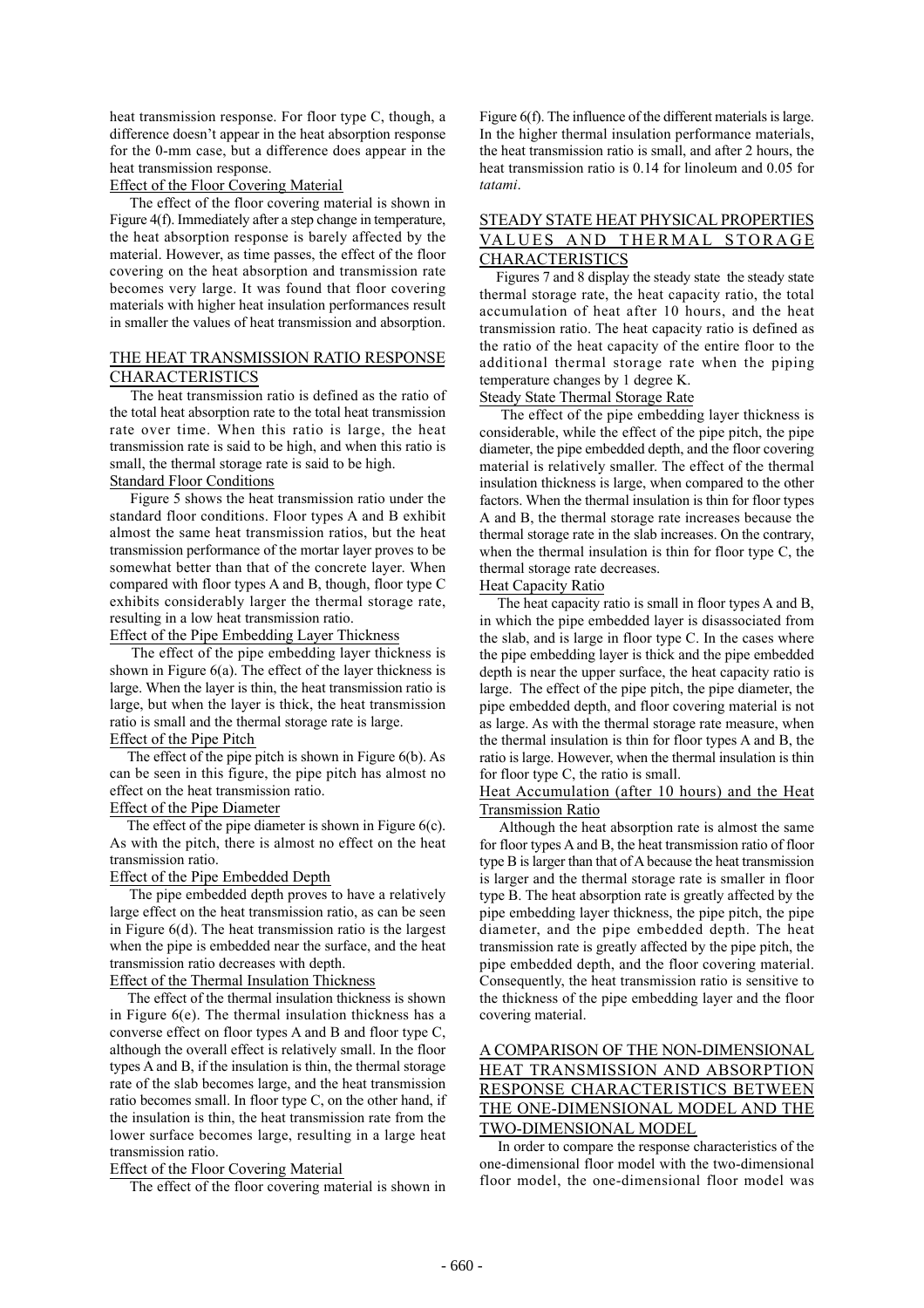

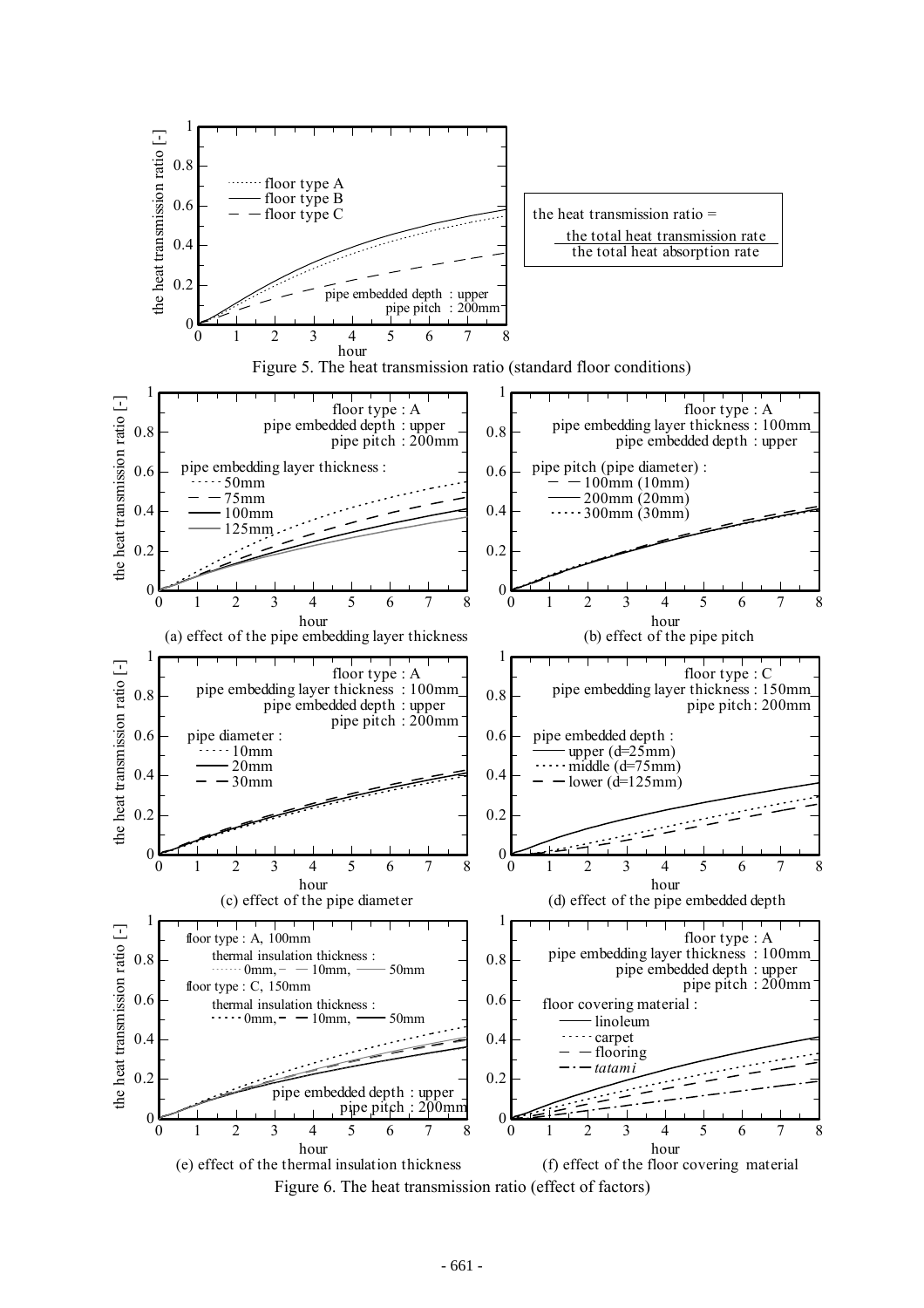assumed and the non-dimensional responses of the floor were calculated using both two models. In the onedimensional floor model, the pipes embedded in the actual floor are replaced with a uniform heat generating plate. This plate is at the same depth as that of the center of pipes in the actual floor. The non-dimensional heat transmission and absorption responses can be obtained by dividing the upper heat transmission and absorption responses by their steady state value. The non-dimensional heat transmission and absorption responses are shown in Figure 9.

### Non-Dimensional Heat Transmission Response

 The non-dimensional heat transmission response of the one-dimensional model reaches steady state in only a short time. On the other hand, the two-dimensional model exhibits a longer delay. In many cases, the heat transmission response has not reached the steady state even after 6 hours. Although the effect of the thermal insulation thickness and the floor covering material is significant in the heat transmission rate, there is no effect in the nondimensional heat transmission response. The nondimensional heat transmission response is affected by the pipe pitch, the pipe diameter, the pipe embedding layer thickness, and especially the pipe embedded depth. When the pipe is embedded lower, the effect is very large. Non-Dimensional Heat Absorption Response

 In the one-dimensional model, the floor rapidly absorbs heat from the pipe after a change in pipe temperature and quickly reaches a steady state. In two-dimensional model, the heat absorption response is not significantly affected by the pipe diameter and the pipe embedded depth. The effect of the pipe pitch is relatively large, but the effect lasts only 3 hours. The effect of the pipe embedding layer thickness, the thermal insulation thickness, and the floor covering material is large, and the effect lasts a long time.

#### **CONCLUSION**

 The heat transmission and absorption characteristics for two-dimensional heat conduction calculations have been clarified. The heat transmission and absorption



and thermal storage characteristics (1)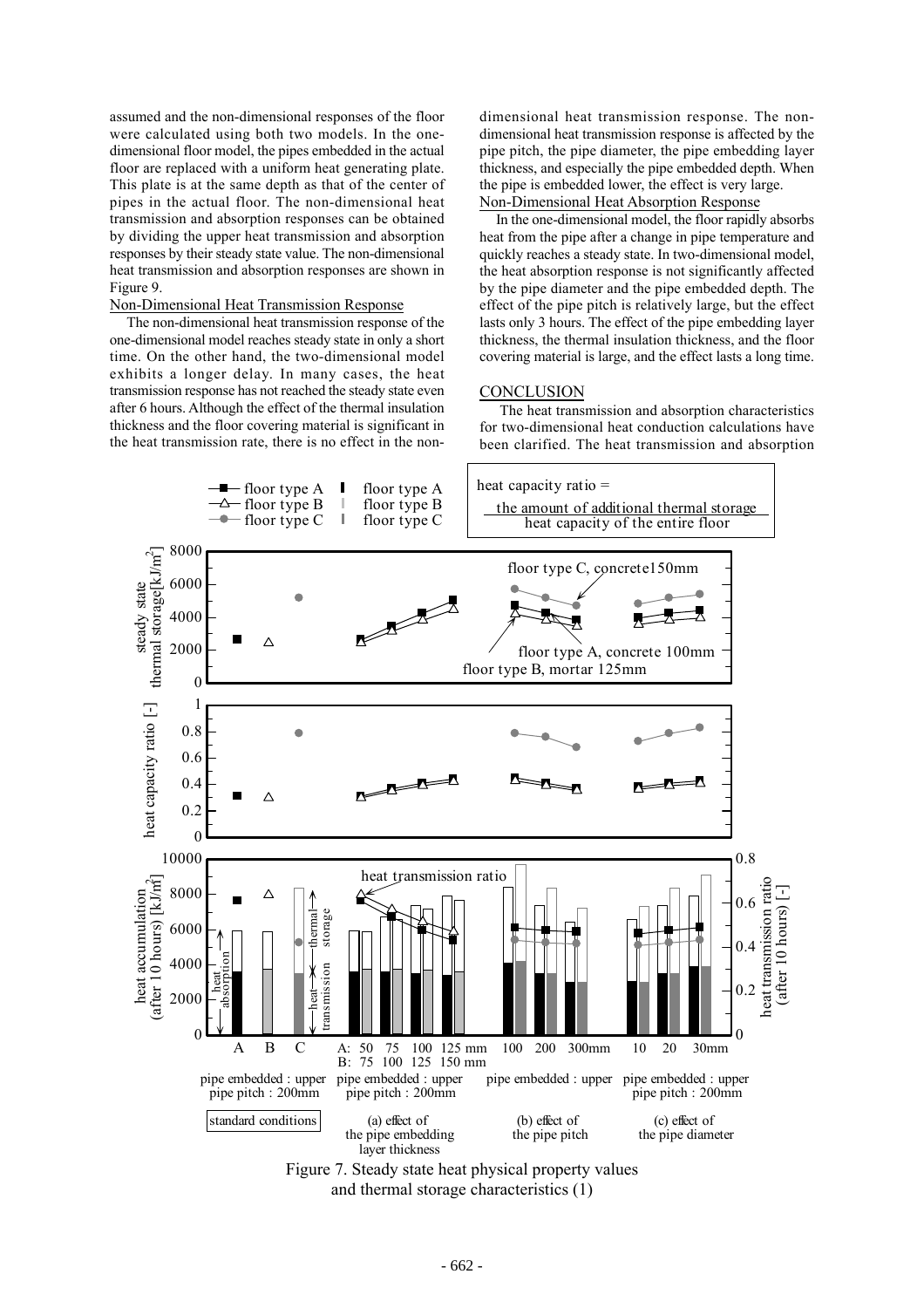responses are very slow for the two-dimensional floor model.

 The pipe embedded depth and the floor covering material affect the heat transmission rate. The pipe embedding layer thickness and the thermal insulation thickness affect the thermal storage performance. The nondimensional heat transmission response is affected by the pipe pitch, the pipe diameter, the pipe embedding layer thickness, and the pipe embedded depth. The nondimensional heat absorption response is affected by the pipe embedding layer thickness, the thermal insulation thickness, and the floor covering material.

### REFERENCES

ASHRAE, ASHRAE Handbook Fundamentals, 2001 Inoue U., Pocket Book of Heating, Ventilating, Air Conditioning and Plumbing, Sagami Publishing Co., 1983 Inoue U., Ishino H. and Kohri K., A Study on Estimation Methods of Heat Output In Hot Water Floor Heating Systems,

Journals of Architecture, Planning and Environmental Engineering (Transactions of AIJ), No.494, 1997

floor type A

Ishino, A Proposal on a Estimation Method of Steady State Heat Transfer Rate in Floor Heating Systems Using Improved Fin Assumption, Summaries of Technical Papers of Annual Meeting AIJ, 1998

Ishino H. and Kohri K., An Assessment Research for Radiant Heating and Cooling System Design, Journals of Architecture, Planning and Environmental Engineering (Transactions of AIJ), No.470, 1995

Kilkis B. and S. Sager, A Simplified Model for the Design of Radiant In-Slab Heating Panels, ASHRAE Transactions, Vol.101(1), 1995

Kollmar A. and Liese W., Die Strahlungs heizung, R. Oldenbourg, 1967

MacCluer C. R., Analysis and Simulation of Outdoor Reset Control of Radiant Slab Heating Systems, ASHRAE Transactions, Vol.96 (1), 1990

Udagawa M, Calculation Method for Air-Conditioning and Heating Using Personal Computer, Ohmu Publishing Co., 1986

MacCluer C. R., Stability of Flux-Controlled Radiant Slabs, ASHRAE Transactions, Vol. 100(2), 1994

MacCluer C.R., Leigh S.B., Comparative Study of Proportional Flux-Modulation and Various Types of Temperature-Modulation Approaches for Radiant Floor-Heating System Control, ASHRAE Transactions, Vol. 100(1), 1994



floor type A